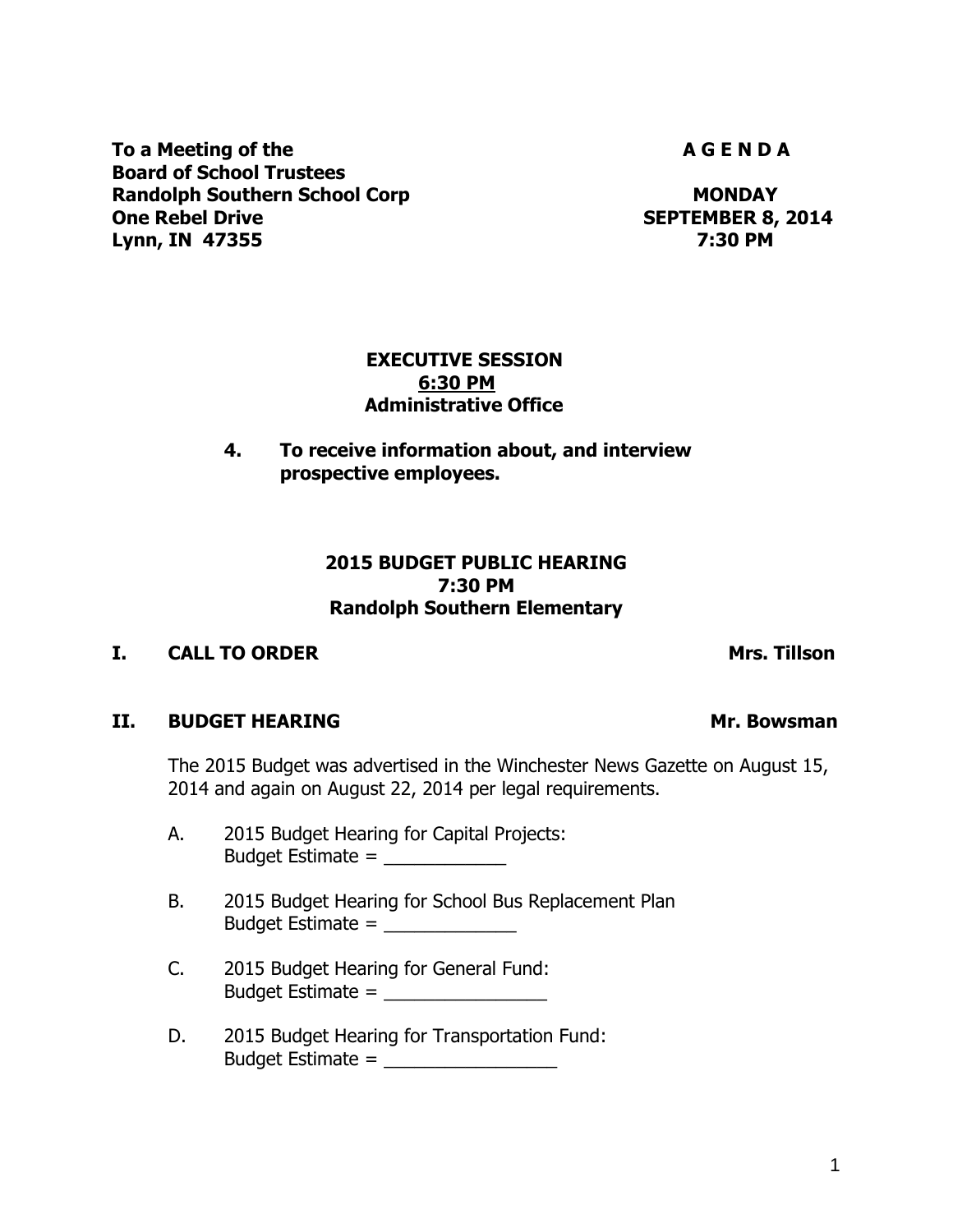- E. 2015 Budget Hearing for Debt Service Fund: Budget Estimate  $=$
- F. 2015 Budget Hearing for School Pension Fund:  $Budqet$  Estimate  $=$
- G. 2015 Budget Hearing for Rainy Day Fund: Budget Appropriation = \_\_\_\_\_\_\_\_\_\_\_\_\_\_
- H. The County Fiscal Body reviewed and approved the Budget levies and tax rates for the school corporation on September \_\_\_\_\_\_\_\_\_\_, 2014. This is a requirement per I.C. 6-1.1-17.3.5. The county auditor provided RSSC with a favorable recommendation.

We will take questions from the public at this time.

## **III. ADJOURNMENT**

## **REGULAR BOARD MEETING Immediately Following the Budget Hearing Randolph Southern Elementary**

- I. CALL TO ORDER Mrs. Tillson
- II. MINUTES -- August 11, 2014 MINUTES -- August 11, 2014
- III. PRESIDENT'S BUSINESS Manual Control of the Mrs. Tillson

PATRONS, STAFF AND STUDENTS MAY IDENTIFY ANY AGENDA TIME THEY WISH TO ADDRESS AT THIS TIME.

IV. OLD BUSINESS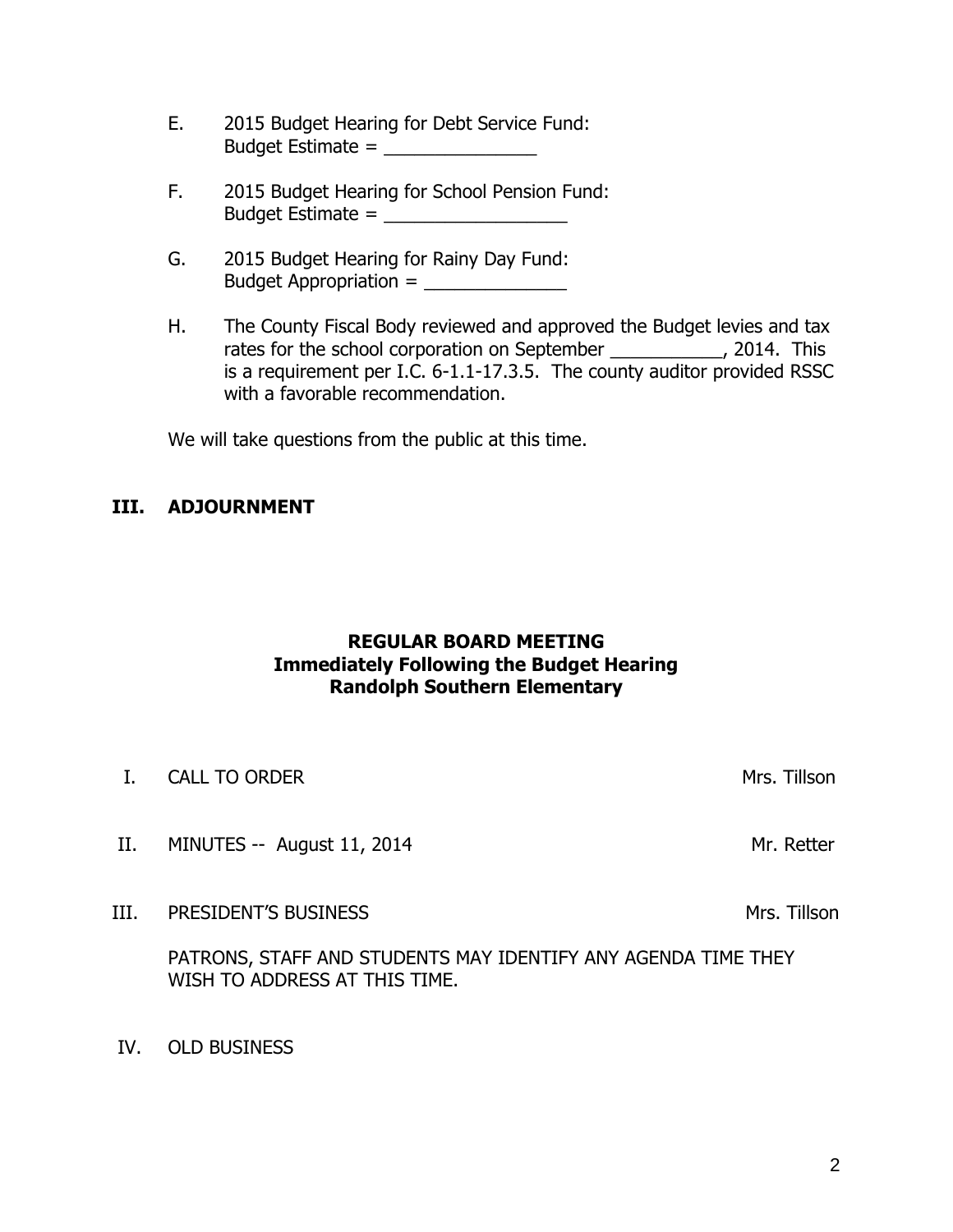V. ACCOUNTS PAYABLE VOUCHERS

Cash Balance August 31, 2014 =  $\frac{1}{2}$  This is \_\_\_% of a \$3,550,256 budget.

- VI. NEW BUSINESS
	- A. Business Items
		- 1. Superintendent recommends the Board of School Trustees approve the Safety Grant from Homeland Security as presented.
		- 2. Disposal of Obsolete School Items

Superintendent recommends the Board of School Trustees approve the disposal of the following items:

Sewing machines

- B. Personnel Items
	- 1. Rescind Custodian Michelle Brummett's Request to Resign

Director of Operations and Superintendent recommend the Board of School Trustees rescind the resignation of Michelle Brummett as a Custodian effective August 15, 2014 approved at the August 11, 2014 board meeting. Ms. Brummett has asked to recall her resignation and remain on the custodial staff with Randolph Southern.

2. Approve Master Contract

Superintendent recommends the Board of School Trustees approve the Master Contract for 2014-2015 as presented.

C. Fund Raisers

1. Elementary and Jr./Sr. High School Principal recommend the Board of School Trustees approve the following fund raisers:

Group: PTO Contact Person: Ceann Bales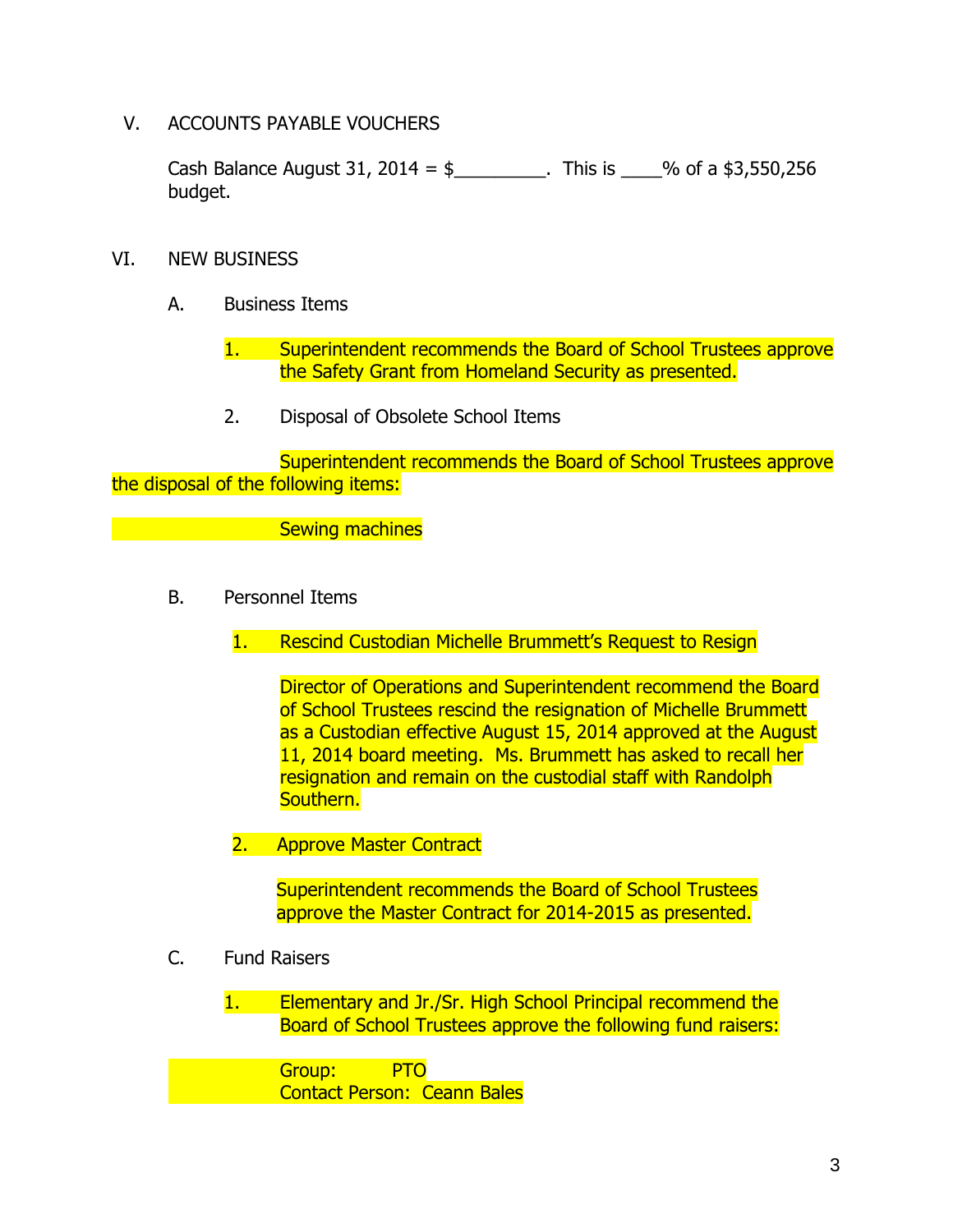|    | Event:                                 | <b>Box Tops, Wick's Pie Sale, Texas Roadhouse Rolls</b><br>Sale, Walk-a-thon, Market Day, Spell Bowl, Math<br><b>Bowl</b> |  |  |  |  |  |
|----|----------------------------------------|---------------------------------------------------------------------------------------------------------------------------|--|--|--|--|--|
|    | Date:                                  | Various Throughout School Year: Wick's Pies in<br>October and Texas Roadhouse Rolls in April, 2015.                       |  |  |  |  |  |
|    |                                        | Anticipated Income: Gross \$17,000 and Net \$8,000.                                                                       |  |  |  |  |  |
|    | <b>Purpose:</b>                        | Teacher Grants, Landscaping, Student field trip,                                                                          |  |  |  |  |  |
|    |                                        | shirts for Spell Bowl and Math Bowl teams, teacher                                                                        |  |  |  |  |  |
|    |                                        | needs, etc.                                                                                                               |  |  |  |  |  |
| 2. | Group:                                 | <b>Music Department</b>                                                                                                   |  |  |  |  |  |
|    | <b>Contact Person:</b>                 | <b>Stacey Briggs</b>                                                                                                      |  |  |  |  |  |
|    | Event:                                 | Cookie Dough, Candy, Etc. Sales                                                                                           |  |  |  |  |  |
|    | Date:                                  | August 29 through September 9, 2014                                                                                       |  |  |  |  |  |
|    | Method:                                | <b>Brochure sales to family and friends</b>                                                                               |  |  |  |  |  |
|    | <b>Anticipated Income:</b><br>Purpose: | \$2,000.00                                                                                                                |  |  |  |  |  |
|    |                                        | <b>Operating Budget</b>                                                                                                   |  |  |  |  |  |
| 3. | Group:                                 | <b>RS Rebel Rousers</b>                                                                                                   |  |  |  |  |  |
|    | <b>Contact Person:</b>                 | <b>Stacey Briggs</b>                                                                                                      |  |  |  |  |  |
|    | Events:                                | Raffle for $\frac{1}{2}$ Hog – October                                                                                    |  |  |  |  |  |
|    |                                        | Sale of sandwiches, etc. at VVB Invitational and CC                                                                       |  |  |  |  |  |
|    |                                        | <b>Invitational -- September 6 and September 13</b>                                                                       |  |  |  |  |  |
|    |                                        | Little Caesars Pizza Sales at Carnival, Sep 26 <sup>th</sup>                                                              |  |  |  |  |  |
|    |                                        | Sale of Athletic Clothes and Cookies throughout the                                                                       |  |  |  |  |  |
|    |                                        | year.                                                                                                                     |  |  |  |  |  |
|    | <b>Anticipated Income:</b>             |                                                                                                                           |  |  |  |  |  |
|    | Purpose:                               | <b>Operating Budget</b>                                                                                                   |  |  |  |  |  |

- D. Facility Use Requests
- E. Field Trips
	- 1. FFA to National Convention in Louisville, KY.

Jr./Sr.High School Principal and Superintendent recommend the Board of School Trustees approve the FFA field trip to Louisville, KY to attend the National Convention on October 29, 2014 through October 31, 2014.

F. Curriculum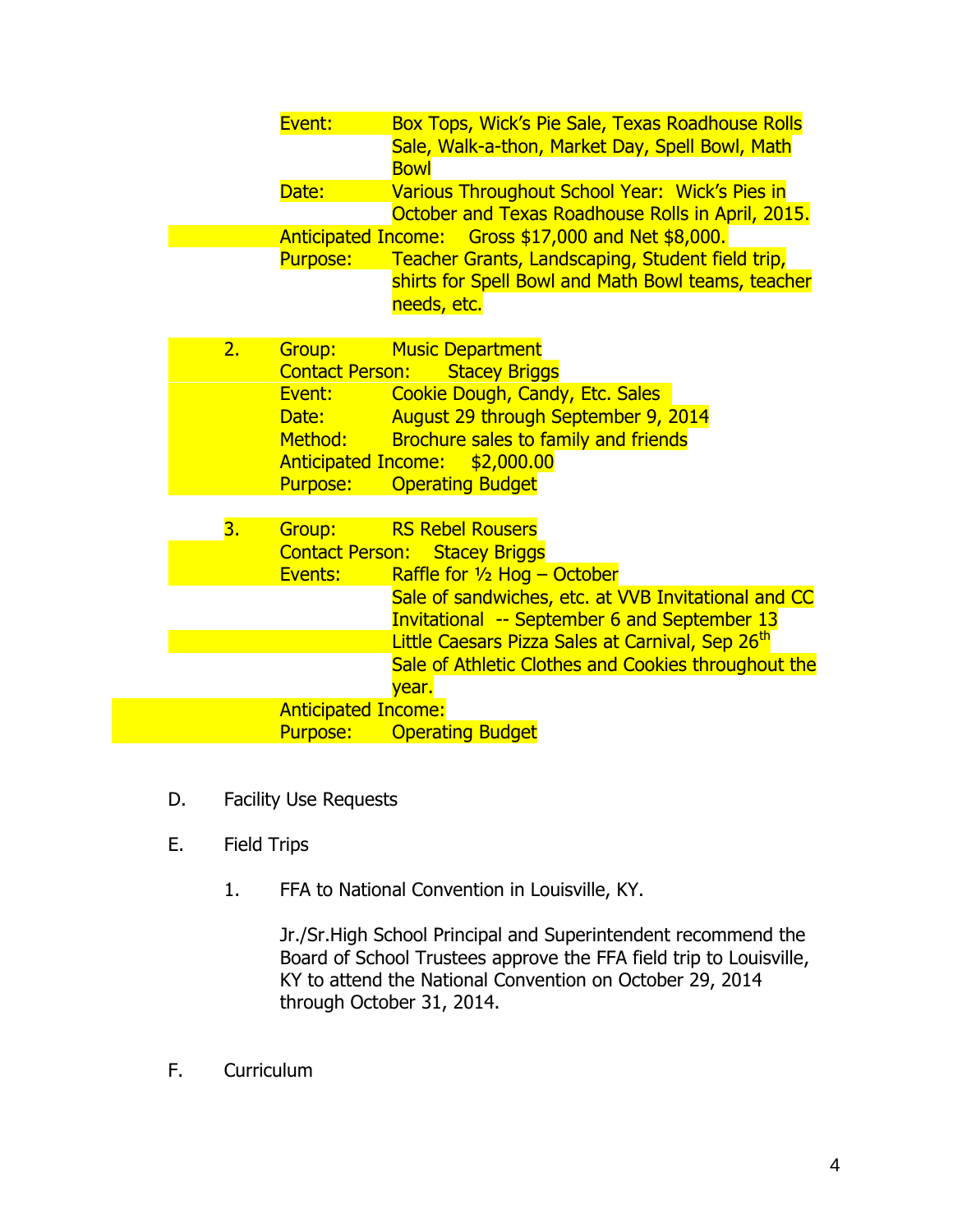## 1. Approve School Improvement Plan

Superintendent recommends the Board of School Trustees approve the 2014-2015 School Improvement Plan as presented.

- G. Board Policy
- H. School Board
- I. Job Descriptions
- J. Donations
- K. General

### VII. PRINCIPAL REPORTS

- A. Jr./Sr. High School 1. Chromebook Release
	- 2. Drivers Ed Report
	- 3. Volleyball Final Fundraising Report for Sale of Fan Shirts
- Anticipated Income was \$150.00 and Actual Income was \$50.50
	- B. Elementary
		- 1. Final Report from PTO on 2013-2014 Fundraisers

Net profit from all events was \$7,314.23. See attached report.

- 2. Chromebook Release
- VIII. SUPERINTENDENT REPORT
	- A.
	- D. Maintenance Update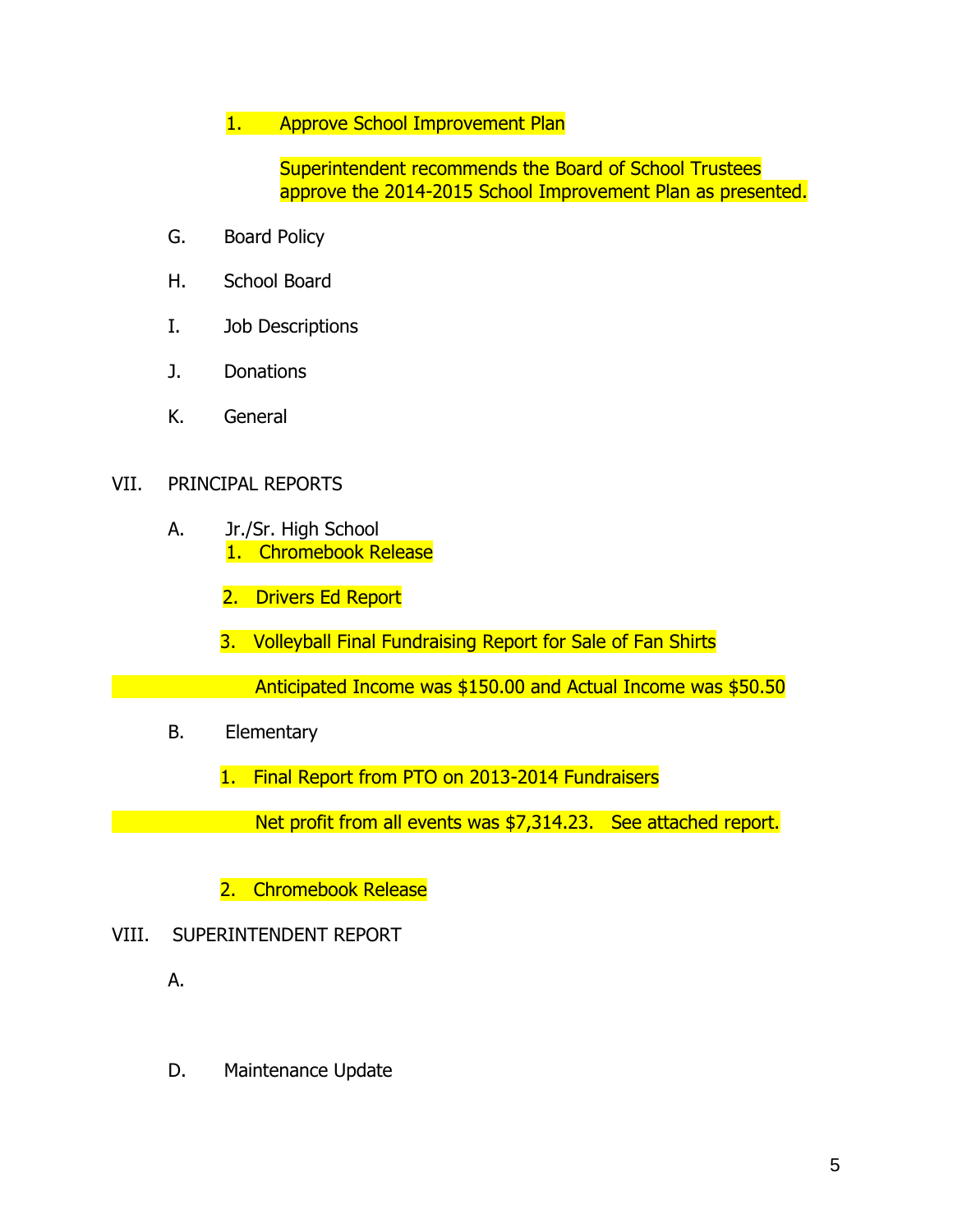F. Preliminary ADM after registration. This could change after the first day of school.

RSE = 222.5 RSHS = 244.0 CORP = 466.50

Official ADM Count Days are September 12, 2014 (July – December 2014) and February 2, 2015 (February – June 2015).

- IX. FACULTY, STAFF AND/OR STUDENT COMMENTS
- X. PATRON COMMENTS
- XI. BOARD COMMENTS
- XII. ADJOURNMENT

## **NEXT MEETING OCTOBER 13, 2014 7:30 PM RSE CAFETERIA**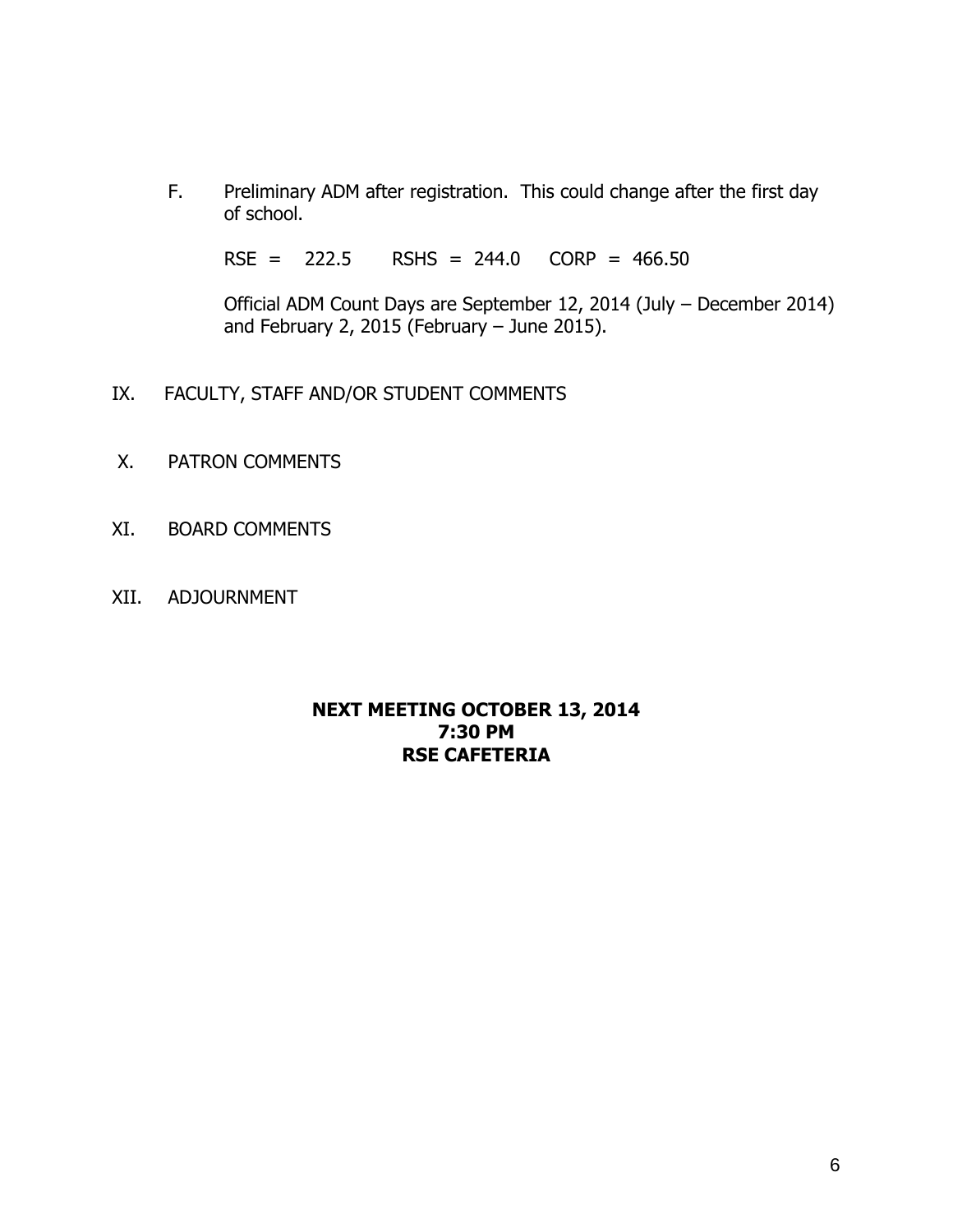To a Meeting of the **A G E N D A** G E N D A **Board of School Trustees Randolph Southern School Corp MONDAY 11, 2 Lynn, IN 47355** 

**One Rebel Drive AUGUST 11, 2014**

## **A D D E N D U M**

## **VI. NEW BUSINESS**

### **E. Field Trips**

J. ADM Count